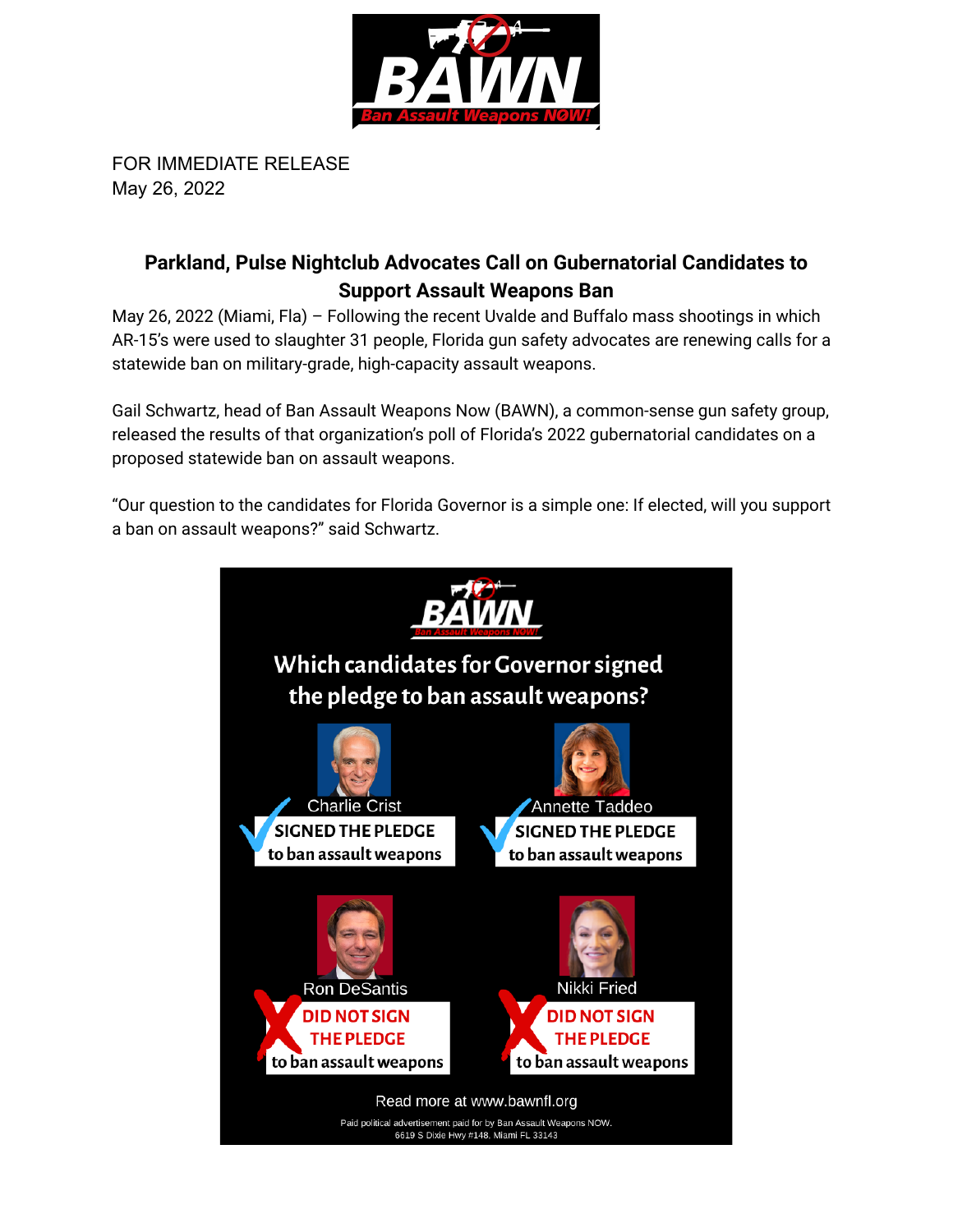Schwartz, whose 14 year old nephew was killed by an assault rifle in the Parkland shooting, stated that Governor Crist and Senator Taddeo signed the pledge to support an assault weapons ban if elected, but that Democratic candidate and current Commissioner of Agriculture Nikki Fried refused to sign the pledge. Governor Ron Desantis has stated his opposition to such a ban, and did not sign the BAWN pledge either.

According to the Gun Violence Archive, a nonprofit organization, the mass shooting at Uvalde, Texas was the 213th mass shooting in 2022, coming on the heels of nearly 700 mass shootings in 2021. Schwartz said that candidates running for office in 2022 have no excuse for opposing an assault weapons ban.

"While grateful for everything Commissioner Fried has done to enhance our state's concealed weapons licensing program, we feel there is no wiggle room on the issue of banning assault weapons. Floridians want a leader who emphatically declares the desire and urgency to help prevent mass shootings in our communities by halting the proliferation of killing machines like the AR-15 and AK-47," said Schwartz.

Ricardo Negron-Almodovar, a survivor of the Pulse Nightclub shooting, called on every candidate to take the pledge to ban assault weapons. "I was there on June 12, 2016 when a killer armed with a Sig Sauer MCX and hundreds of rounds of ammunition went on a shooting rampage, killing 49 innocent Floridians. After experiencing firsthand the bloodshed and carnage left behind by these killing machines, I find it extremely disappointing when a candidate doesn't support a ban on assault weapons," said Negron-Almodovar.

"After Pulse, Parkland, Newtown, Buffalo, Uvalde and countless other mass shootings, we need to be able to agree that these weapons are simply too dangerous. If you are a candidate for governor wanting to lead the third largest state in the nation, where so many have been directly impacted and harmed by mass shootings, the least you could do is make the commitment to honor their lives by fighting for policies that ban access to these types of weapons. I hope Commissioner Fried will join the rest of her Democratic colleagues and sign this pledge," he continued.

Schwartz also responded to the unwillingness of Governor Desantis and the Republican legislature to address mass shootings..

"Their pathetic and cowardly inaction is the reason countless Floridians will continue to suffer the same fate as my nephew. They are the reason why I worry every day that our loved ones will come home in body bags." said Schwartz.

In addition, BAWN released the list of Florida's 2022 "Gun Safety Champions" who cosponsored SB214 and HB199 legislation to ban the sale of assault weapons and large capacity magazines. That list includes 41 Democratic members of both the Florida House and Senate. Not a single Republican legislator signed the pledge in support of banning assault weapons.